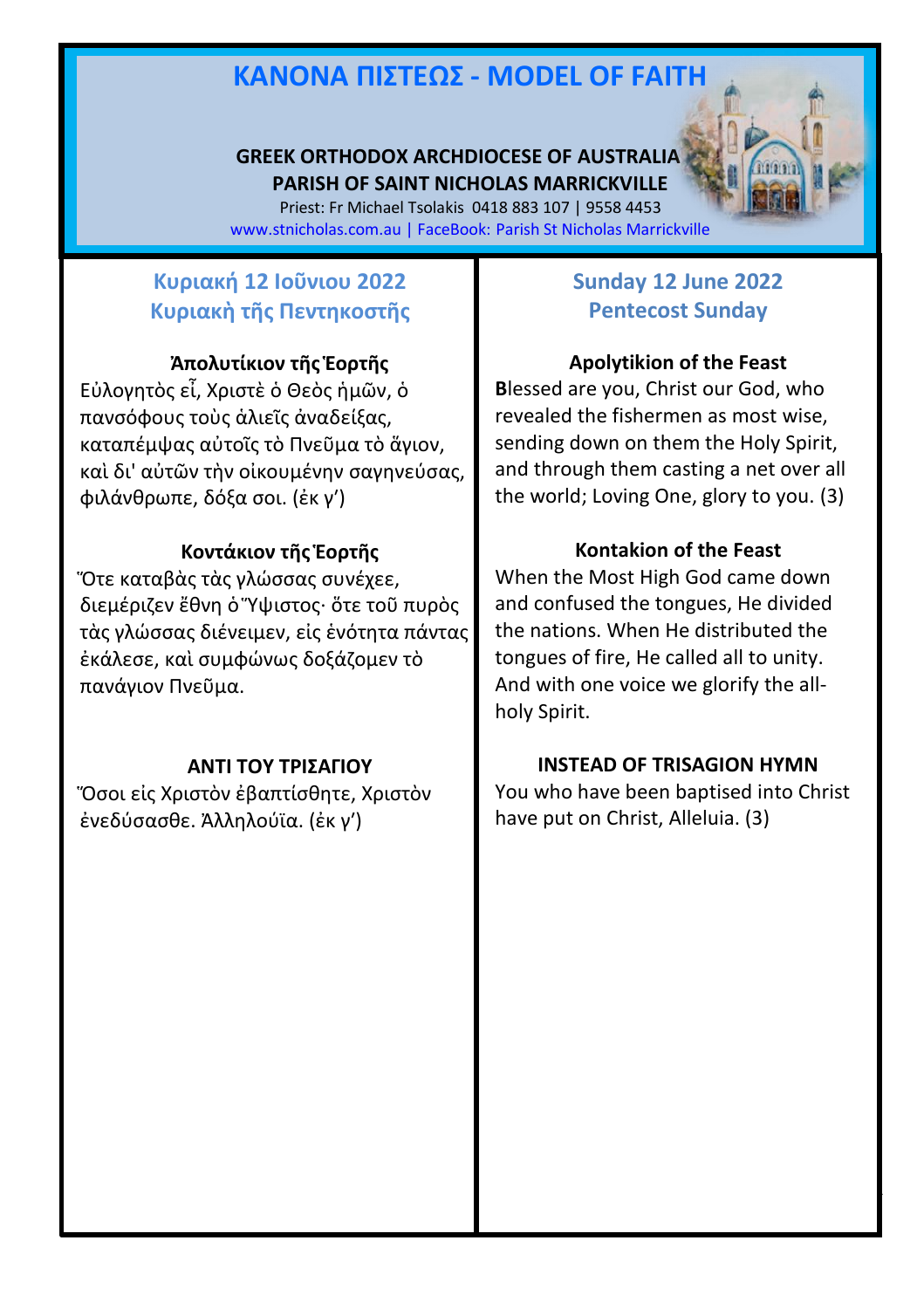# **ΑΠΟΣΤΟΛΟΣ Πράξεων τῶν Ἀποστόλων (β ́, 1-11)**

Ἐν τῷ συμπληροῦσθαι τὴν ἡμέραν τῆς Πεντηκοστῆς, ἦσαν ἅπαντεςN ὁμοθυμαδὸν ἐπὶ τὸ αὐτό. Καὶ ἐγένετο ἄφνω ἐκ τοῦ οὐρανοῦ ἦχος ὥσπερ φερομένης πνοῆς βιαίας, καὶ ἐπλήρωσεν ὅλον τὸν οἶκον οὗ ἦσαν καθήμενοι. Καὶ ὤφθησαν αὐτοῖς διαμεριζόμεναι γλῶσσαι ὡσεὶ πυρός, ἐκάθισέν τε ἐφ' ἕνα ἕκαστον αὐτῶν. Καὶ ἐπλήσθησαν ἅπαντες πνεύματος ἁγίου, καὶ ἤρξαντο λαλεῖν ἑτέραις γλώσσαις, καθὼς τὸ πνεῦμα ἐδίδου αὐτοῖς ἀποφθέγγεσθαι. Ἦσαν δὲ ἐν Ἱερουσαλὴμ κατοικοῦντες Ἰουδαῖοι, ἄνδρες εὐλαβεῖς, ἀπὸ παντὸς ἔθνους τῶν ὑπὸ τὸν οὐρανόν. Γενομένης δὲ τῆς φωνῆς ταύτης, συνῆλθεν τὸ πλῆθος καὶ συνεχύθη, ὅτι ἤκουον εἷς ἕκαστος τῇ ἰδίᾳ διαλέκτῳ λαλούντων αὐτῶν. Ἐξίσταντο δὲ πάντες καὶ ἐθαύμαζον, λέγοντες πρὸς ἀλλήλους, Οὐκ ἰδοὺ πάντες οὗτοί εἰσιν οἱ λαλοῦντες Γαλιλαῖοι; Καὶ πῶς ἡμεῖς ἀκούομεν ἕκαστος τῆ ἰδία διαλέκτω ἡμῶν ἐν ἧ ἐγεννήθημεν; Πάρθοι καὶ Μῆδοι καὶ Ἐλαμῖται, καὶ οἱ κατοικοῦντες τὴν Μεσοποταμίαν, Ἰουδαίαν τε καὶ Καππαδοκίαν, Πόντον καὶ τὴν Ἀσίαν, Φρυγίαν τε καὶ Παμφυλίαν, Αἴγυπτον καὶ τὰ μέρη τῆς Λιβύης τῆς κατὰ Κυρήνην, καὶ οἱ ἐπιδημοῦντες Ῥωμαῖοι, Ἰουδαῖοί τε καὶ προσήλυτοι, Κρῆτες καὶ Ἄραβες, ἀκούομεν λαλούντων αὐτῶν ταῖς ἡμετέραις γλώσσαις τὰ μεγαλεῖα τοῦ θεοῦ.

# **EPISTLE Acts of the Apostles (2: 1-11)**

WHEN THE DAY of Pentecost had come, they were all together in one place. And suddenly a sound came from heaven like the rush of a mighty wind, and it filled all the house where they were sitting. And there appeared to them tongues as of fire, distributed and resting on each one of them. And they were all filled with the Holy Spirit and began to speak in other tongues, as the Spirit gave them utterance. Now there were dwelling in Jerusalem Jews, devout men from every nation under heaven. And at this sound the multitude came together, and they were bewildered, because each one heard them speaking in his own language. And they were amazed and wondered, saying, "Are not all these who are speaking Galileans? And how is it that we hear, each of us in his own native language? Parthians and Medes and Elamites and residents of Mesopotamia, Judea and Cappadocia, Pontos and Asia, Phrygia and Pamphylia, Egypt and the parts of Libya belonging to Cyrene, and visitors from Rome, both Jews and proselytes, Cretans and Arabians, we hear them telling in our own tongues the mighty works of God."

2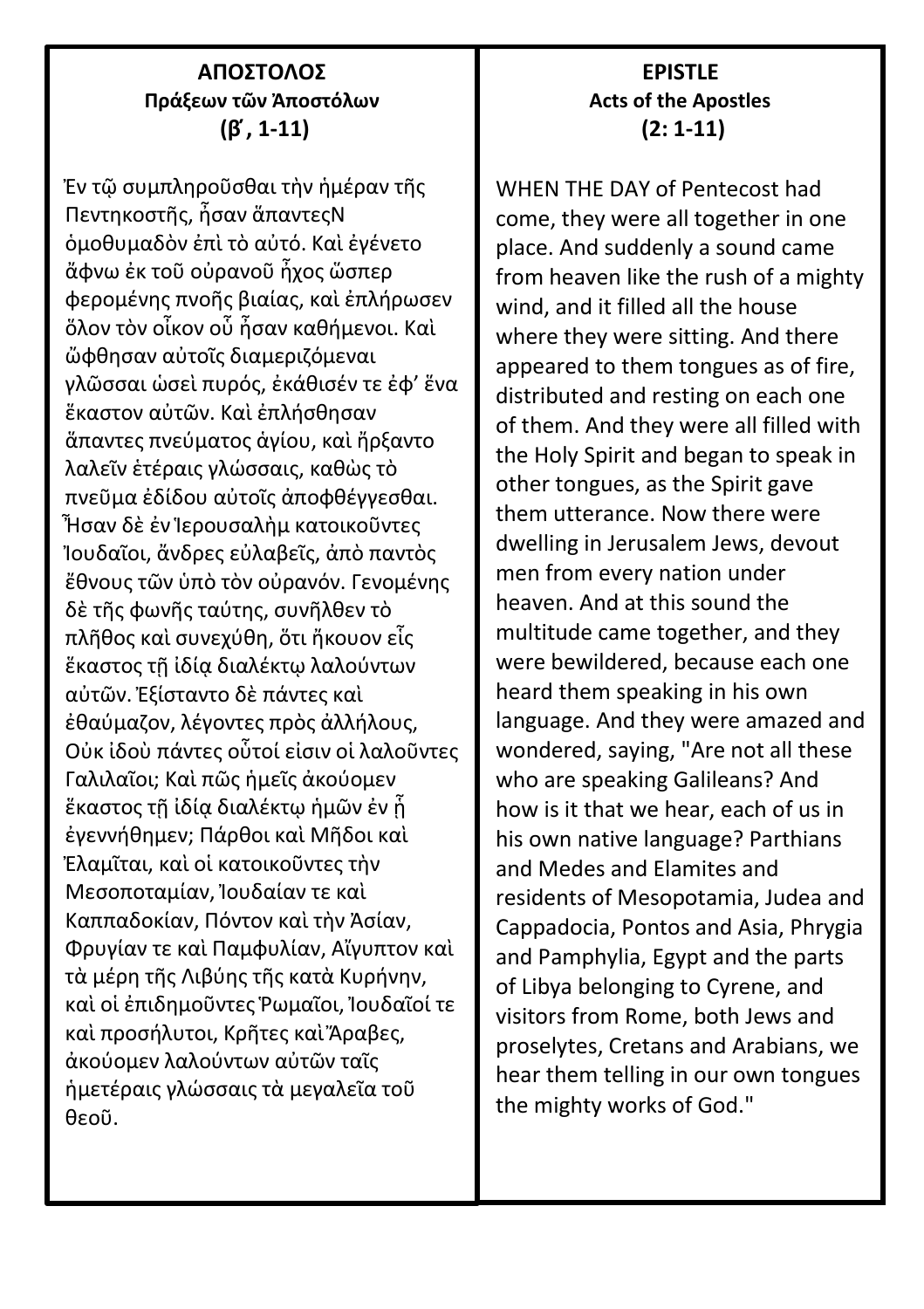### **Ἐκ τοῦ κατὰ Ἰωάννην ἁγίου Εὐαγγελίου (ζʹ, 37-52, ηʹ, 12)**

᾿Εν δὲ τῇ ἐσχάτῃ ἡμέρᾳ τῇ μεγάλῃ τῆς ἑορτῆς εἱστήκει ὁ ᾿Ιησοῦς καὶ ἔκραξε λέγων· ἐάν τις διψᾷ, ἐρχέσθω πρός με καὶ πινέτω. ὁ πιστεύων εἰς ἐμέ, καθὼς εἶπεν ἡ γραφή, ποταμοὶ ἐκ τῆς κοιλίας αὐτοῦ ῥεύσουσιν ὕδατος ζῶντος. τοῦτο δὲ εἶπε περὶ τοῦ Πνεύματος οὗ ἔμελλον λαμβάνειν οἱ πιστεύοντες εἰς αὐτόν· οὔπω γὰρ ἦν Πνεῦμα ῞Αγιον, ὅτι ᾿Ιησοῦς οὐδέπω ἐδοξάσθη. Πολλοὶ οὖν ἐκ τοῦ ὄχλου ἀκούσαντες τὸν λόγον ἔλεγον· οὗτός ἐστιν ἀληθῶς ὁ προφήτης· ἄλλοι ἔλεγον· οὗτός ἐστιν ὁ Χριστός· ἄλλοι ἔλεγον· μὴ γὰρ ἐκ τῆς Γαλιλαίας ὁ Χριστὸς ἔρχεται; οὐχὶ ἡ γραφὴ εἶπεν ὅτι ἐκ τοῦ σπέρματος Δαυῒδ καὶ ἀπὸ Βηθλεὲμ τῆς κώμης, ὅπου ἦν Δαυΐδ, ὁ Χριστὸς ἔρχεται; σχίσμα οὖν ἐν τῷ ὄχλῳ ἐγένετο δι᾽ αὐτόν. τινὲς δὲ ἤθελον ἐξ αὐτῶν πιάσαι αὐτόν, ἀλλ᾽ οὐδεὶς ἐπέβαλεν ἐπ᾽ αὐτὸν τὰς χεῖρας. ῏Ηλθον οὖν οἱ ὑπηρέται πρὸς τοὺς ἀρχιερεῖς καὶ Φαρισαίους, καὶ εἶπον αὐτοῖς ἐκεῖνοι· διατί οὐκ ἠγάγετε αὐτόν; ἀπεκρίθησαν οἱ ὑπηρέται· οὐδέποτε οὕτως ἐλάλησεν ἄνθρωπος, ὡς οὗτος ὁ ἄνθρωπος. ἀπεκρίθησαν οὖν αὐτοῖς οἱ Φαρισαῖοι· μὴ καὶ ὑμεῖς πεπλάνησθε; μή τις ἐκ τῶν ἀρχόντων ἐπίστευσεν εἰς αὐτὸν ἢ ἐκ τῶν Φαρισαίων; ἀλλ᾽ ὁ ὄχλος οὗτος ὁ μὴ γινώσκων τὸν νόμον ἐπικατάρατοί εἰσι! λέγει Νικόδημος πρὸς αὐτούς, ὁ ἐλθὼν νυκτὸς πρὸς αὐτόν, εἷς ὢν ἐξ αὐτῶν· μὴ ὁ νόμος ἡμῶν κρίνει τὸν ἄνθρωπον, ἐὰν μὴ ἀκούση παρ' αὐτοῦ πρότερον καὶ γνῷ τί ποιεῖ; ἀπεκρίθησαν καὶ εἶπον αὐτῷ· μὴ καὶ σὺ ἐκ τῆς Γαλιλαίας εἶ; ἐρεύνησον καὶ ἴδε ὅτι προφήτης ἐκ τῆς Γαλιλαίας οὐκ ἐγήγερται. Πάλιν οὖν αὐτοῖς ὁ ᾿Ιησοῦς ἐλάλησε λέγων· ἐγώ εἰμι τὸ φῶς τοῦ κόσμου· ὁ ἀκολουθῶν έμοὶ οὐ μὴ περιπατήση ἐν τῆ σκοτία, ἀλλ᾽ ἕξει τὸ φῶς τῆς ζωῆς.

### **Holy Gospel according to St John (7:37-52. 8:12)**

On the last day of the feast, the great day, Jesus stood up and proclaimed, "If any one thirst, let him come to me and drink. He who believes in me, as the scripture has said, 'Out of his heart shall flow rivers of living water.'" Now this he said about the Spirit, which those who believed in him were to receive; for as yet the Spirit had not been given, because Jesus was not yet glorified.

When they heard these words, some of the people said, "This is really the prophet." Others said, "This is the Christ." But some said, "Is the Christ to come from Galilee? Has not the scripture said that the Christ is descended from David, and comes from Bethlehem, the village where David was?" So there was a division among the people over him. Some of them wanted to arrest him, but no one laid hands on him.

The officers then went back to the chief priests and Pharisees, who said to them, "Why did you not bring him?" The officers answered, "No man ever spoke like this man!" The Pharisees answered them, "Are you led astray, you also? Have any of the authorities or of the Pharisees believed in him? But this crowd, who do not know the law, are accursed." Nikodemos, who had gone to him before, and who was one of them, said to them, "Does our law judge a man without first giving him a hearing and learning what he does?" They replied, "Are you from Galilee too? Search and you will see that no prophet is to rise from Galilee." Again Jesus spoke to them, saying, "I am the light of the world; he who follows me will not walk in darkness, but will have the light of life."

3